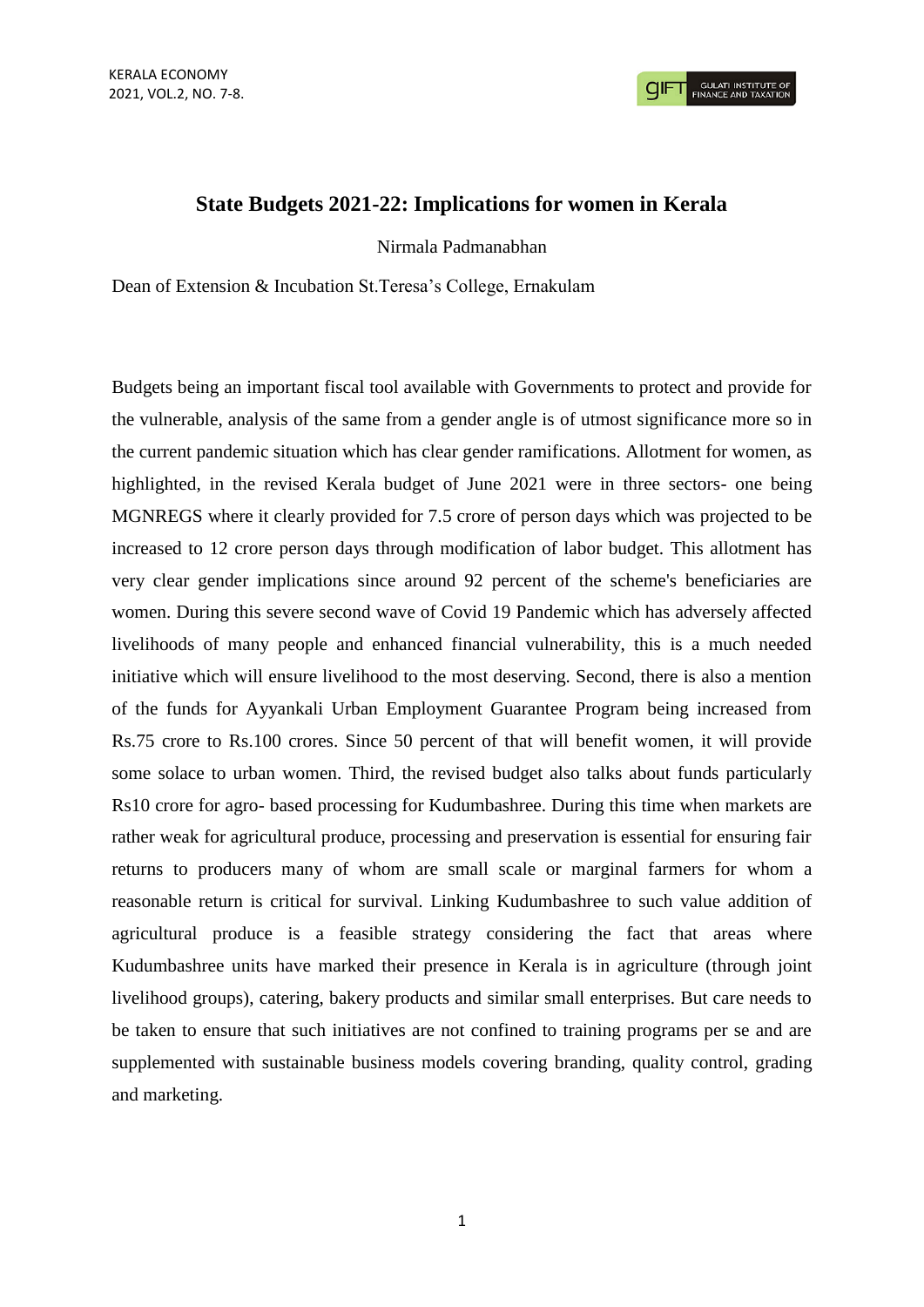KERALA ECONOMY

Since this budget is reported, by both current and former finance ministers, to be a continuation of the previous budget presented in January 2021, gender dimensions of that budget is also significant for analysing implications for women. Kerala budget documents from the year 2017- 18, onwards have included a separate gender and child budget statement which culls out and presents the resources allocated in annual budget for welfare of women and children in the state. Kerala Gender Budget has two parts- Part A which includes 90-100 percent women specific schemes and Part B which includes all schemes in which the allocation is anything less than 90 percent. The total allotment for women as specified in GRB statements, which was recommended as minimum of ten percent of total state plan outlay, was in reality11.4% in the first budget of 2017-18 and has been steadily increasing in subsequent ones with 14.6% in 2018-19, 16.9 % in 2019-20, 18.4% in 2020-21 and to 19.4% in the 2021-22 January budget of which 6.54 percent was from Part A and 13.0 percent from Part B. Concerted attempts have also been made all throughout to visibilise women across sectors in plan write ups.

Two primary concerns of women were highlighted in most of these budgets including the 2021-22 one - the first being gender based violence and second being their economic empowerment through employment generation and livelihood security. Of these, some progress has been made in setting up systems to address the former through schemes like 'Seethalayams', 'Bhoomika', one stop centers, Kudumbashree's Snehitha helpdesk, 181 Mithra help line etc and 17 POSCO courts have also been actualized. That is not to argue that gender based violence, which is a very serious concern during pandemic time, has come down significantly. But some systems have at least been put in place to mitigate the issue and we appear to be moving in the right direction.

But what continues to remain a real challenge is the second - that is ensuring livelihood to women which in turn is also absolutely essential for enabling them to resist and overcome the issue of violence. The emphasis on employment in government policy as reflected in the gender budgeting exercise is reported to have paid dividends to some extent with Periodic Labor Force Survey 2018-19 revealing an increase in female workforce participation rate to 20.4 percent in Kerala higher than all-India level of 17.6 percent. However, such gains have been observed more in the case of the less educated and low paid women workers and the challenge of enhancing employment of educated women still persists.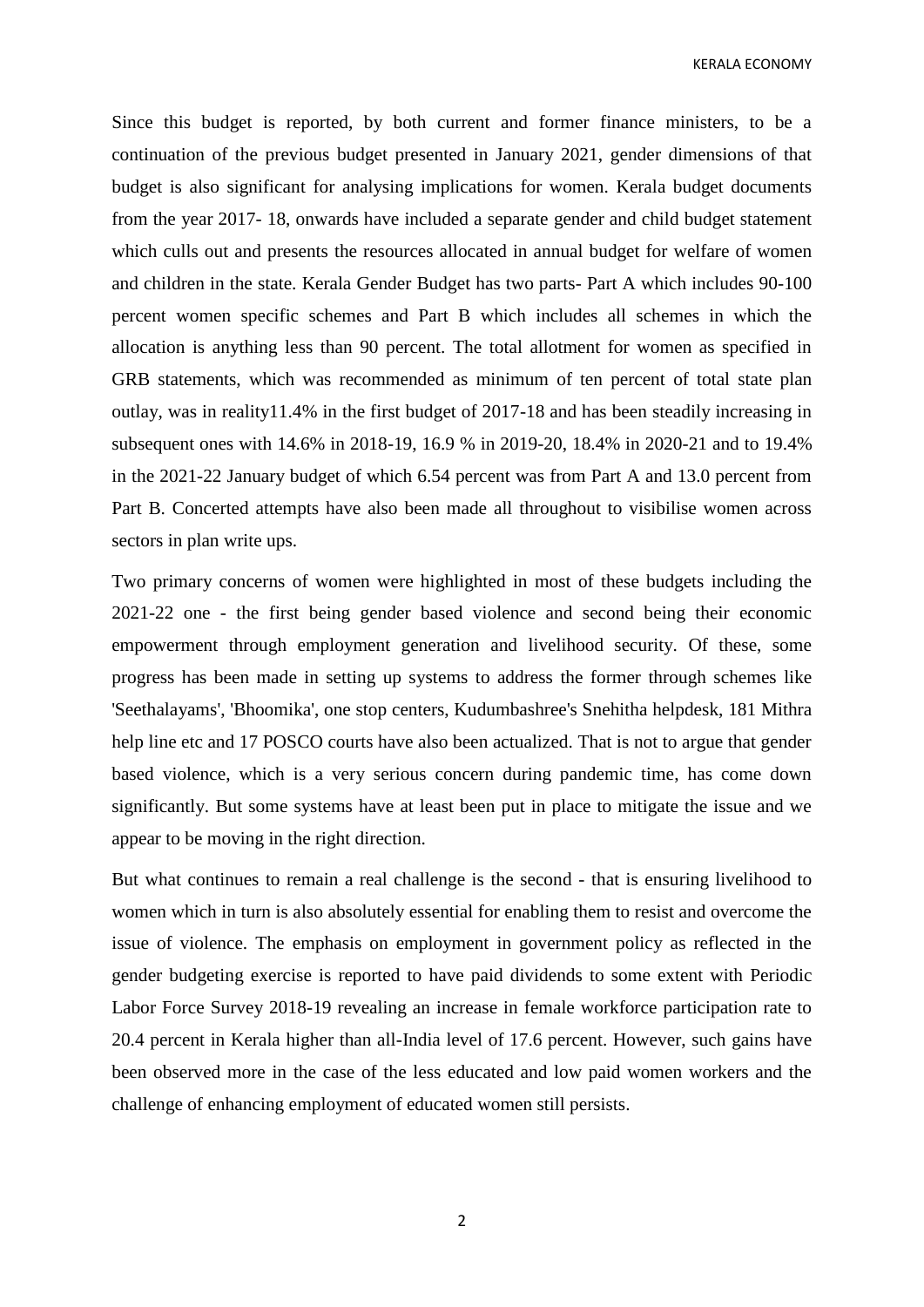N.PADMANABHAN

Twin broad strategies are visualized for enhancing educated employment - one of skilling women and enabling them to make use of job opportunities opened up particularly in the knowledge economy and the second one of promoting self employment through entrepreneurship opportunities. Regarding the first strategy of skilling women, a critical component will be skill upgradation of students enrolled in undergraduate and post graduate courses in higher education sector in Kerala since 60 to 80 percent of such students are women. As professionals working in the education sector will testify, at present there is a clear mismatch between the demand for labor in our economy and the supply of the same from our higher education campuses. When potential employers recruit from such campuses, a few do get selected, but they generally would be students who do not genuinely desire that job since their primary aim would be to go for higher studies. On the other hand, those who really need and desire the jobs offered do not get selected due to lack of relevant skills particularly soft skills needed to get employment. A solution to this paradox, as many experts have highlighted, is tweaking the education system to enhance employability which is not easy considering the fact that education system is generally resistant to changes. Further the solution of one size / strategy fitting all is also not a viable one. Thus the real challenge is how to tweak the education system to enable skilling and enhance employability of our young women.

The second broad strategy of promoting women entrepreneurship is also a major challenge in the patriarchic social structure that prevails in Kerala where the ultimate objective of parents is to get their daughters married and settled. It is true that parents in Kerala have progressed a lot in terms of educating girls and encouraging them to seek employment for which they have no hesitation is spending whatever is possible within their capacity. But once these objectives are attained, then next priority is marriage and whatever funds are available are then set apart for that purpose. Thus daughters are generally not encouraged to avail or use funds to start entrepreneurial pursuits. Ambiguity about where their daughters will get married to is another discouraging factor as that may affect the sustainability of units set up. Non availability of information on role models, presence/ success of women in entrepreneurial eco system in Kerala does not help in overcoming such social constraints. Publishing and popularization of related data in public sphere is critical to reduce such barriers along with special hand holding to bring women into the entrepreneurial front. Strategies such as actualization and expansion of women facilitation centers to provide industrial/commercial spaces in all major cities,